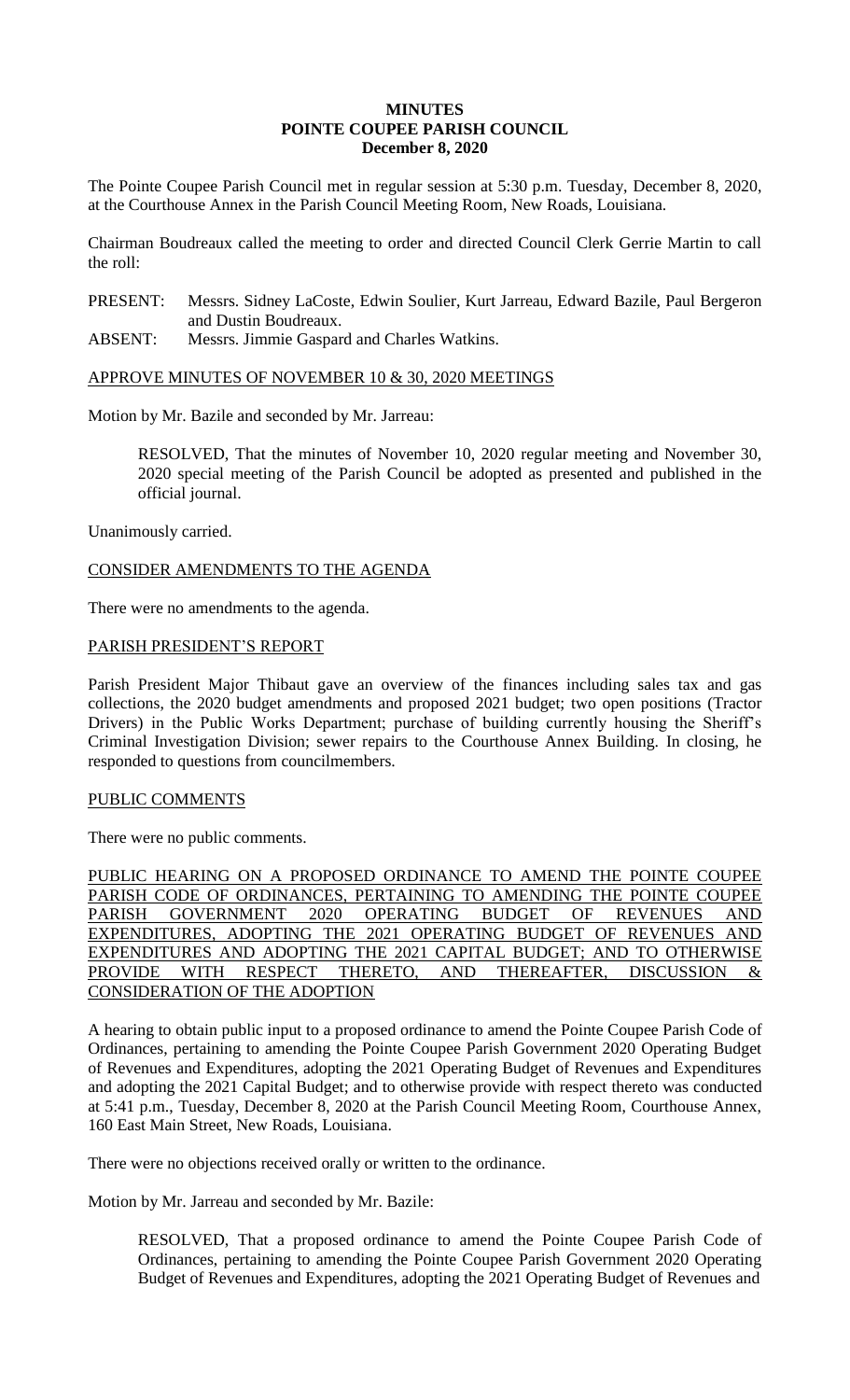Expenditures and adopting the 2021 Capital Budget; and to otherwise provide with respect thereto be adopted by the Pointe Coupee Parish Council.

The Chairman called for a roll call vote that resulted as follows:

YEAS: Messrs. LaCoste, Soulier, Jarreau, Bazile, Bergeron and Boudreaux. NAYS: None. ABSENT: Messrs. Gaspard and Watkins.

On a vote of 6-0-2, the motion carried.

PUBLIC HEARING ON AN ORDINANCE TO AMEND CHAPTER 5, SECTION 5-18 OF THE POINTE COUPEE PARISH CODE OF ORDINANCES, PERTAINING TO FALSE RIVER AIR PARK COMMISSION; AND TO OTHERWISE PROVIDE WITH RESPECT THERETO, AND THEREAFTER, DISCUSSION & CONSIDERATION OF THE ADOPTION

A hearing to obtain public input to a proposed ordinance to amend Chapter 5, Section 5-18 of the Pointe Coupee Parish Code of Ordinances, pertaining to False River Air Park Commission; and to otherwise provide with respect thereto was conducted at 5:42 p.m., Tuesday, December 8, 2020 at the Parish Council Meeting Room, Courthouse Annex, 160 East Main Street, New Roads, Louisiana.

There were no objections received orally or written to the ordinance.

Motion by Mr. Bazile and seconded by Mr. Bergeron:

RESOLVED, That a proposed ordinance to amend Chapter 5, Section 5-18 of the Pointe Coupee Parish Code of Ordinances, pertaining to False River Air Park Commission; and to otherwise provide with respect thereto be adopted by the Pointe Coupee Parish Council.

The Chairman called for a roll call vote that resulted as follows:

YEAS: Messrs. Bergeron, Bazile, Jarreau, Soulier, LaCoste and Boudreaux.

NAYS: None.

ABSENT: Messrs. Watkins and Gaspard.

On a vote of 6-0-2, the motion carried.

PUBLIC HEARING ON AN ORDINANCE TO AMEND CHAPTER 6, ARTICLE SECTION 6-1 OF THE POINTE COUPEE PARISH CODE OF ORDINANCES, PERTAINING TO BUILDING PERMITS; AND TO OTHERWISE PROVIDE WITH RESPECT THERETO, AND THEREAFTER, DISCUSSION & CONSIDERATION OF THE ADOPTION

A hearing to obtain public input to a proposed ordinance to amend Chapter 6, Article I, Section 6-1 of the Pointe Coupee Parish Code of Ordinances, pertaining to building permits; and to otherwise provide with respect thereto was conducted at 5:43 p.m., Tuesday, December 8, 2020 at the Parish Council Meeting Room, Courthouse Annex, 160 East Main Street, New Roads, Louisiana.

There were no objections received orally or written to the ordinance.

Motion by Mr. Jarreau and seconded by Mr. Soulier:

RESOLVED, That a proposed ordinance to amend Chapter 6, Article I, Section 6-1 of the Pointe Coupee Parish Code of Ordinances, pertaining to building permits; and to otherwise provide with respect thereto be adopted by the Pointe Coupee Parish Council.

The Chairman called for a roll call vote that resulted as follows:

YEAS: Messrs. LaCoste, Soulier, Jarreau, Bazile, Bergeron and Boudreaux. NAYS: None. ABSENT: Messrs. Gaspard and Watkins.

On a vote of 6-0-2, the motion carried.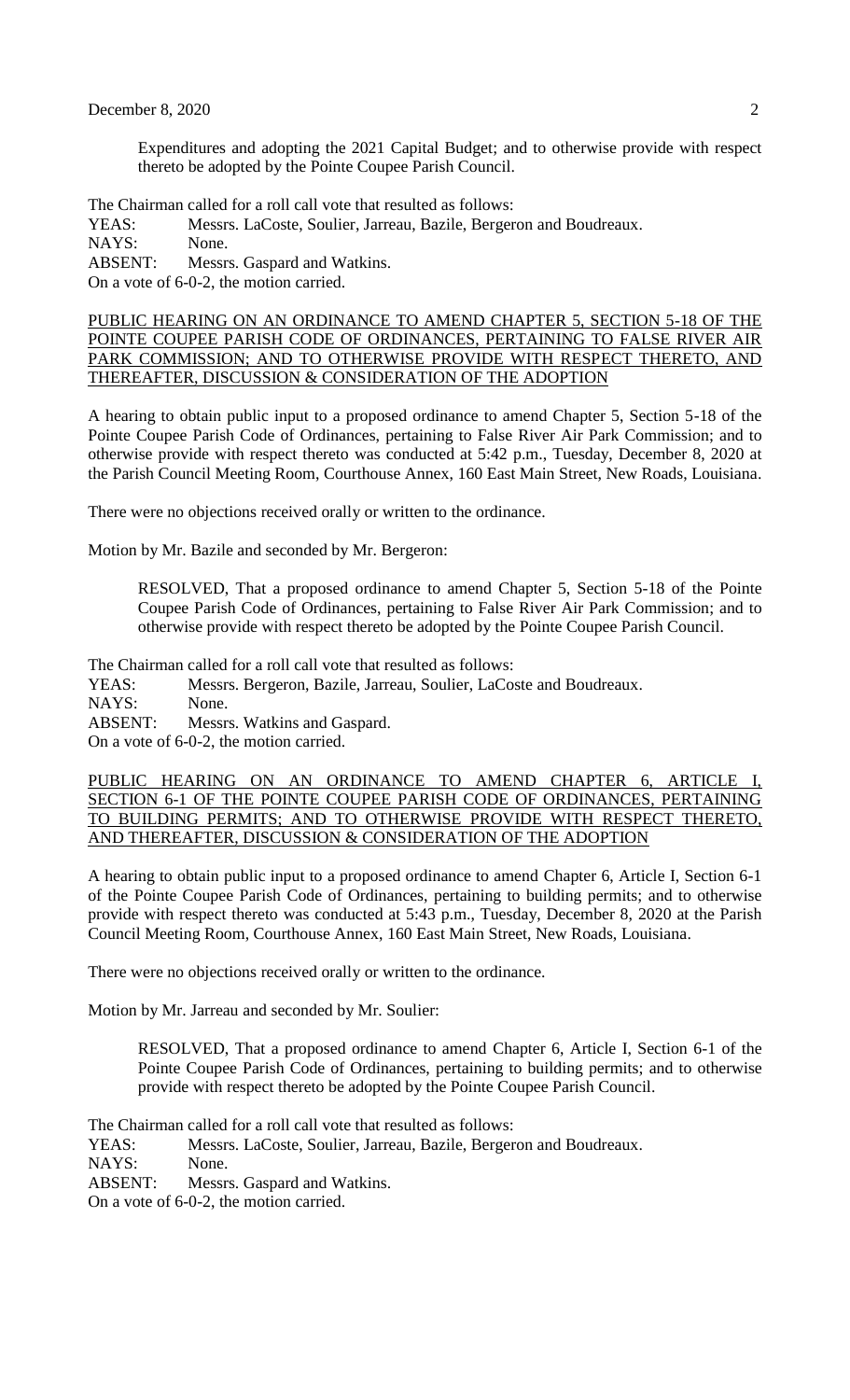# PUBLIC HEARING ON AN ORDINANCE TO REPEAL CHAPTER 12 OF THE POINTE COUPEE PARISH CODE OF ORDINANCES, PERTAINING TO HOUSING; AND TO OTHERWISE PROVIDE WITH RESPECT THERETO, AND THEREAFTER, DISCUSSION & CONSIDERATION OF THE ADOPTION

A hearing to obtain public input to a proposed ordinance to repeal Chapter 12 of the Pointe Coupee Parish Code of Ordinances, pertaining to housing; and to otherwise provide with respect thereto was conducted at 5:45 p.m., Tuesday, December 8, 2020 at the Parish Council Meeting Room, Courthouse Annex, 160 East Main Street, New Roads, Louisiana.

There were no objections received orally or written to the ordinance.

Motion by Mr. Soulier and seconded by Mr. LaCoste:

RESOLVED, That a proposed ordinance to repeal Chapter 12 of the Pointe Coupee Parish Code of Ordinances, pertaining to housing; and to otherwise provide with respect thereto be adopted by the Pointe Coupee Parish Council.

The Chairman called for a roll call vote that resulted as follows:

YEAS: Messrs. Bergeron, Bazile, Jarreau, Soulier, LaCoste and Boudreaux.

NAYS: None.

ABSENT: Messrs. Watkins and Gaspard.

On a vote of 6-0-2, the motion carried.

PUBLIC HEARING ON AN ORDINANCE TO AMEND CHAPTER 15 OF THE POINTE COUPEE PARISH CODE OF ORDINANCES, PERTAINING TO MISCELLANEOUS PROVISIONS AND OFFENSES; AND TO OTHERWISE PROVIDE WITH RESPECT THERETO, AND THEREAFTER, DISCUSSION & CONSIDERATION OF THE ADOPTION

A hearing to obtain public input to a proposed ordinance to amend Chapter 15 of the Pointe Coupee Parish Code of Ordinances, pertaining to miscellaneous provisions and offenses; and to otherwise provide with respect thereto was conducted at 5:46 p.m., Tuesday, December 8, 2020 at the Parish Council Meeting Room, Courthouse Annex, 160 East Main Street, New Roads, Louisiana.

There were no objections received orally or written to the ordinance.

Motion by Mr. Bazile and seconded by Mr. Soulier:

RESOLVED, That a proposed ordinance to amend Chapter 15 of the Pointe Coupee Parish Code of Ordinances, pertaining to miscellaneous provisions and offenses; and to otherwise provide with respect thereto be adopted by the Pointe Coupee Parish Council.

The Chairman called for a roll call vote that resulted as follows:

YEAS: Messrs. LaCoste, Soulier, Jarreau, Bazile, Bergeron and Boudreaux.

NAYS: None.

ABSENT: Messrs. Gaspard and Watkins.

On a vote of 6-0-2, the motion carried.

PUBLIC HEARING ON AN ORDINANCE AMENDING ARTICLE II, CHAPTER 19 OF THE POINTE COUPEE PARISH CODE OF ORDINANCES, WITH REGARD TO THE REGULATION AND PERMITTING OF HEAVY VEHICLES ON PARISH ROADS; AND TO OTHERWISE PROVIDE WITH RESPECT THERETO, AND THEREAFTER, DISCUSSION & CONSIDERATION OF THE ADOPTION

A hearing to obtain public input to a proposed ordinance amending Article II, Chapter 19 of the Pointe Coupee Parish Code of Ordinances, with regard to the regulation and permitting of heavy vehicles on parish roads; and to otherwise provide with respect thereto was conducted at 5:47 p.m., Tuesday, December 8, 2020 at the Parish Council Meeting Room, Courthouse Annex, 160 East Main Street, New Roads, Louisiana.